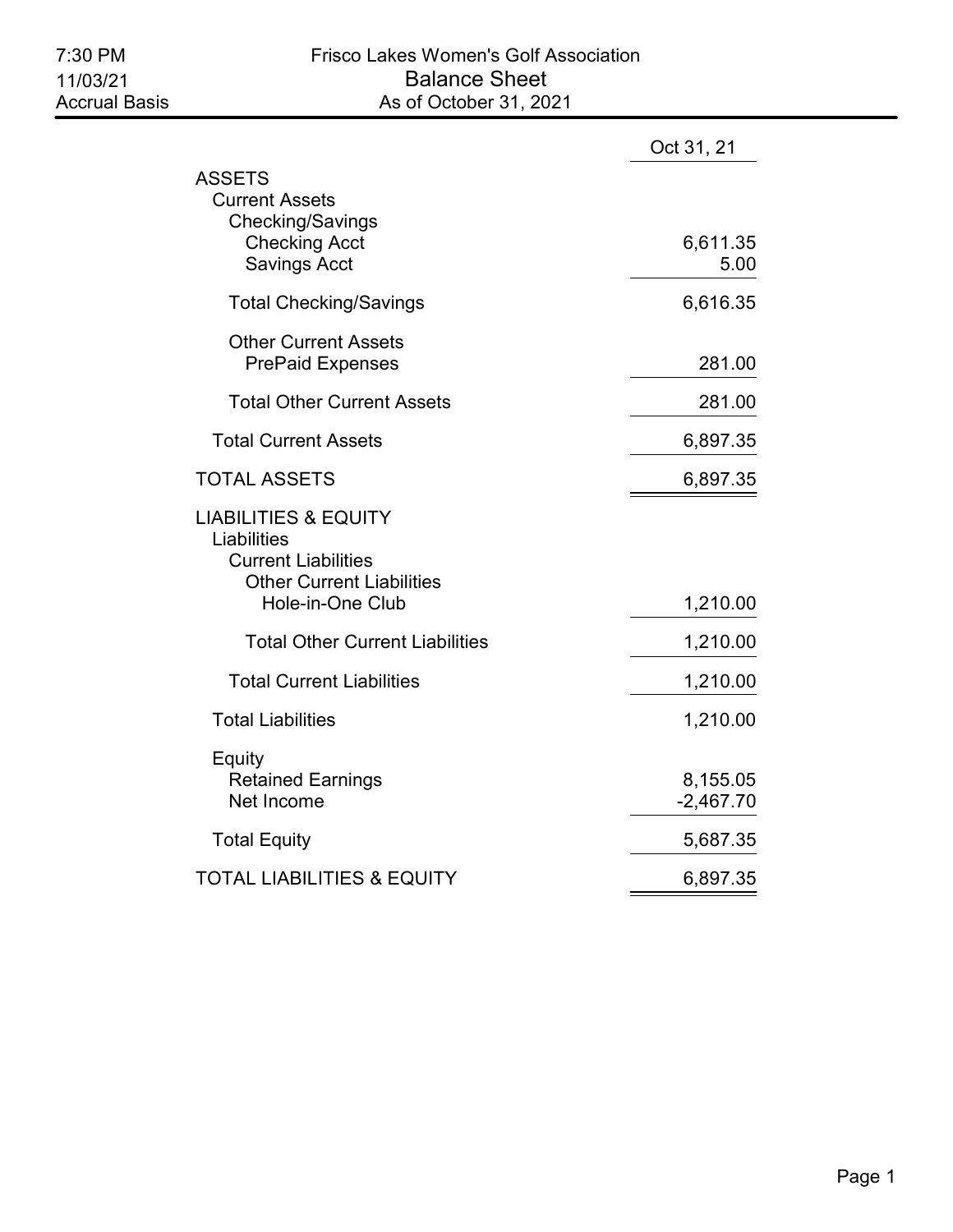## 7:50 PM Frisco Lakes Women's Golf Association 11/03/21 Profit & Loss Accrual Basis **Calcrum** Corollary Corollary October 2021

|                                                                                          | Oct 21            |
|------------------------------------------------------------------------------------------|-------------------|
| Ordinary Income/Expense<br>Income<br><b>Event Participation Fees</b><br><b>Meal Fees</b> | 1,200.00          |
| <b>Total Event Participation Fees</b>                                                    | 1,200.00          |
| Interest/Dividends Earned                                                                | 0.30              |
| <b>Total Income</b>                                                                      | 1,200.30          |
| <b>Gross Profit</b>                                                                      | 1,200.30          |
| <b>Expense</b><br><b>Halloween Tournament</b><br><b>PayPal Processing Fee</b>            | 1,714.20<br>27.37 |
| <b>Total Expense</b>                                                                     | 1,741.57          |
| Net Ordinary Income                                                                      | $-541.27$         |
| Net Income                                                                               | $-541.27$         |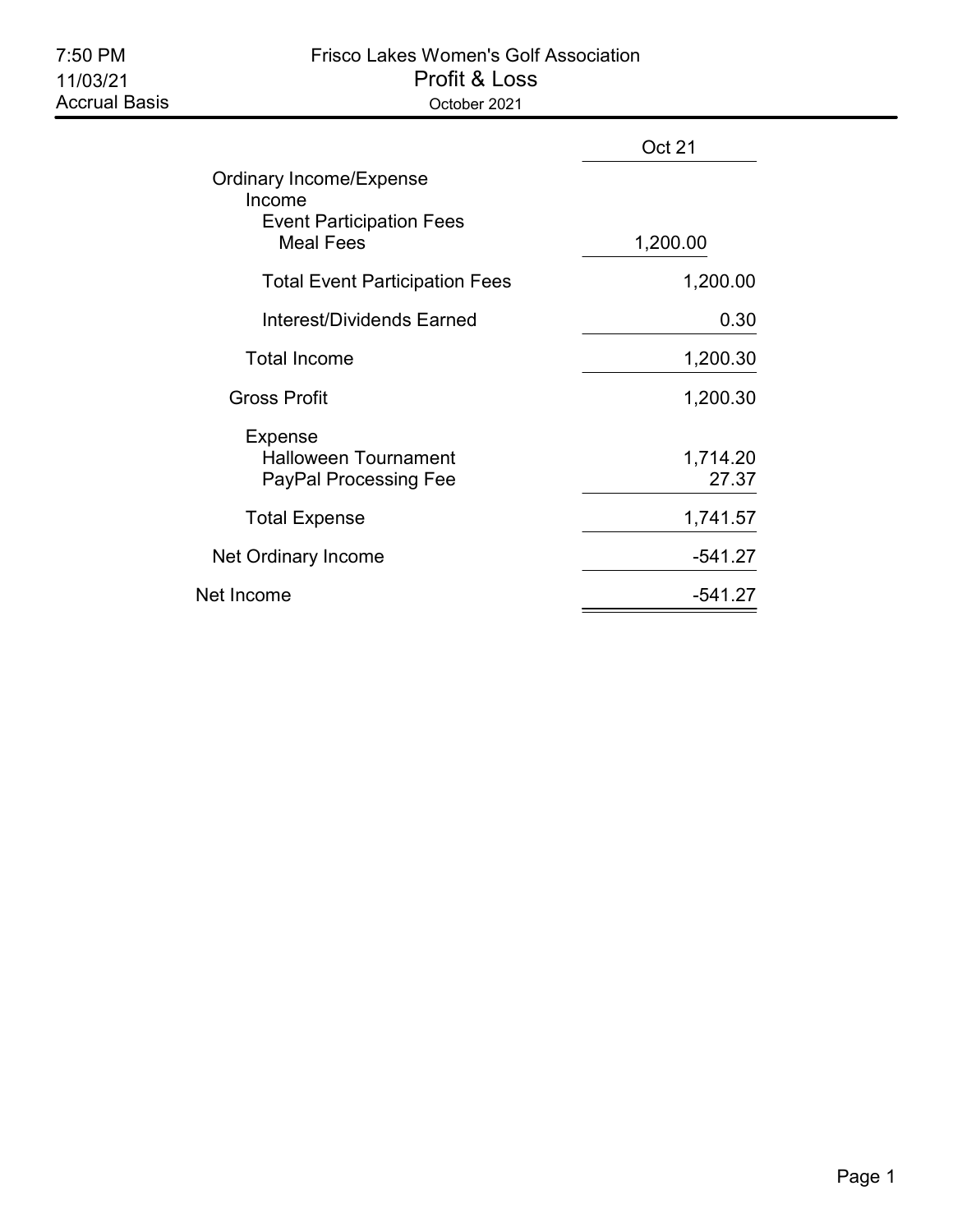## 7:56 PM Frisco Lakes Women's Golf Association 11/03/21 Custom 2021 Profit & Loss Budget vs. Actual Cash Basis **Cash Basis** Cash Basis **January through October 2021**

|                                         | <b>Administration</b> |               | <b>Closing Day Party Expense</b> |               | <b>Happy Hour</b> |  |
|-----------------------------------------|-----------------------|---------------|----------------------------------|---------------|-------------------|--|
|                                         | <b>Jan - Oct 21</b>   | <b>Budget</b> | Jan - Oct 21                     | <b>Budget</b> | Jan - Oct 21      |  |
| <b>Ordinary Income/Expense</b>          |                       |               |                                  |               |                   |  |
| Income                                  |                       |               |                                  |               |                   |  |
| <b>Event Income</b>                     | 0.00                  |               | 0.00                             |               | 0.00              |  |
| <b>Event Participation Fees</b>         |                       |               |                                  |               |                   |  |
| <b>Meal Fees</b>                        | 0.00                  |               | 0.00                             |               | 0.00              |  |
| <b>Event Participation Fees - Other</b> | 0.00                  |               | 0.00                             |               | 0.00              |  |
| <b>Total Event Participation Fees</b>   | 0.00                  |               | 0.00                             |               | 0.00              |  |
| <b>Event Prize Fund Fee</b>             | 0.00                  |               | 0.00                             |               | 0.00              |  |
| <b>Interest/Dividends Earned</b>        | 3.55                  |               | 0.00                             |               | 0.00              |  |
| <b>Member Dues</b>                      | 2,200.00              | 1,350.00      | 0.00                             |               | 0.00              |  |
| <b>Partners &amp; Donations</b>         | 0.00                  |               | 0.00                             |               | 0.00              |  |
| <b>Total Income</b>                     | 2,203.55              | 1,350.00      | 0.00                             |               | 0.00              |  |
| <b>Gross Profit</b>                     | 2,203.55              | 1,350.00      | 0.00                             |               | 0.00              |  |
| <b>Expense</b>                          |                       |               |                                  |               |                   |  |
| 9 Hole Tournament                       | 0.00                  |               | 0.00                             |               | 0.00              |  |
| <b>Bank Service Charges</b>             | 0.15                  | 4.00          | 0.00                             |               | 0.00              |  |
| <b>Closing Day Party Expense</b>        | 0.00                  |               | 518.00                           | 1,500.00      | 0.00              |  |
| <b>Closing Scramble</b>                 | 0.00                  |               | 0.00                             |               | 0.00              |  |
| <b>Computer Software</b>                | 58.16                 | 30.00         | 0.00                             |               | 0.00              |  |
| <b>Event Prize Fund Payouts</b>         | 0.00                  |               | 0.00                             |               | 0.00              |  |
| <b>Gifts &amp; Awards</b>               | 0.00                  | 250.00        | 0.00                             |               | 0.00              |  |
| <b>Halloween Tournament</b>             | 0.00                  |               | 0.00                             |               | 0.00              |  |
| Handicap Fee                            | 928.60                | 1,430.00      | 0.00                             |               | 0.00              |  |
| <b>Happy Hour Food</b>                  | 0.00                  |               | 0.00                             |               | 117.76            |  |
| <b>Invitational</b>                     | 0.00                  |               | 0.00                             |               | 0.00              |  |
| <b>Member/Member Event</b>              | 0.00                  |               | 0.00                             |               | 0.00              |  |
| <b>Miscellaneous Expenses</b>           | 203.12                | 100.00        | 0.00                             |               | 0.00              |  |
| <b>Night Golf Expense</b>               | 0.00                  |               | 0.00                             |               | 0.00              |  |
| <b>Opening Day Party Expense</b>        | 0.00                  |               | 0.00                             |               | 0.00              |  |
| <b>Opening Day Scramble</b>             | 0.00                  |               | 0.00                             |               | 0.00              |  |
| <b>PayPal Processing Fee</b>            | 18.45                 | 250.00        | 0.00                             |               | 0.00              |  |
| <b>Rules Committee Expenses</b>         | 0.00                  | 100.00        | 0.00                             |               | 0.00              |  |
| <b>Storage Fee</b>                      | 671.00                | 650.00        | 0.00                             |               | 0.00              |  |
| <b>Summer Scramble</b>                  | 0.00                  |               | 0.00                             |               | 0.00              |  |
| <b>Supplies</b>                         | 60.40                 | 50.00         | 0.00                             |               | 0.00              |  |
| <b>Tips</b>                             | 0.00                  | 300.00        | 0.00                             |               | 0.00              |  |
| <b>Wildflower Party Expense</b>         | 0.00                  |               | 0.00                             |               | 0.00              |  |
| <b>Total Expense</b>                    | 1,939.88              | 3,164.00      | 518.00                           | 1,500.00      | 117.76            |  |
| <b>Net Ordinary Income</b>              | 263.67                | $-1,814.00$   | $-518.00$                        | $-1,500.00$   | $-117.76$         |  |
| Net Income                              | 263.67                | $-1,814.00$   | $-518.00$                        | $-1,500.00$   | $-117.76$         |  |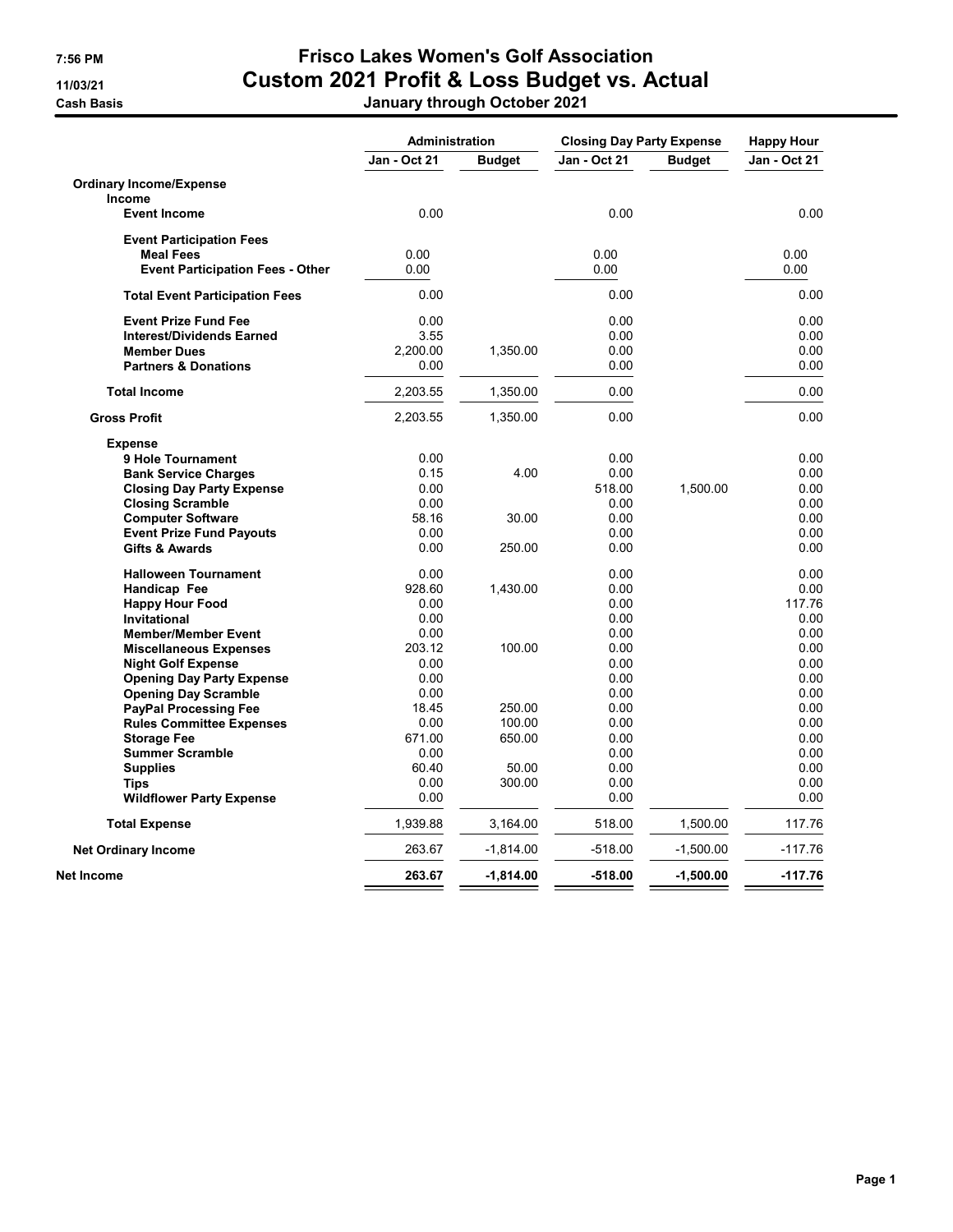## 7:56 PM Frisco Lakes Women's Golf Association 11/03/21 Custom 2021 Profit & Loss Budget vs. Actual Cash Basis January through October 2021

|                                         | <b>Happy Hour</b> | <b>Member/Member Event</b> |               | <b>Opening Day Scramble</b> |               |
|-----------------------------------------|-------------------|----------------------------|---------------|-----------------------------|---------------|
|                                         | <b>Budget</b>     | <b>Jan - Oct 21</b>        | <b>Budget</b> | <b>Jan - Oct 21</b>         | <b>Budget</b> |
| <b>Ordinary Income/Expense</b>          |                   |                            |               |                             |               |
| <b>Income</b>                           |                   |                            |               |                             |               |
| <b>Event Income</b>                     |                   | 0.00                       |               | 0.00                        |               |
| <b>Event Participation Fees</b>         |                   |                            |               |                             |               |
| <b>Meal Fees</b>                        |                   | 0.00                       |               | 0.00                        |               |
| <b>Event Participation Fees - Other</b> |                   | 0.00                       |               | 0.00                        |               |
| <b>Total Event Participation Fees</b>   |                   | 0.00                       |               | 0.00                        |               |
| <b>Event Prize Fund Fee</b>             |                   | 400.00                     | 400.00        | 325.00                      | 325.00        |
| <b>Interest/Dividends Earned</b>        |                   | 0.00                       |               | 0.00                        |               |
| <b>Member Dues</b>                      |                   | 0.00                       |               | 0.00                        |               |
| <b>Partners &amp; Donations</b>         |                   | 0.00                       |               | 0.00                        |               |
| <b>Total Income</b>                     |                   | 400.00                     | 400.00        | 325.00                      | 325.00        |
| <b>Gross Profit</b>                     |                   | 400.00                     | 400.00        | 325.00                      | 325.00        |
| <b>Expense</b>                          |                   |                            |               |                             |               |
| 9 Hole Tournament                       |                   | 0.00                       |               | 0.00                        |               |
| <b>Bank Service Charges</b>             |                   | 0.00                       |               | 0.00                        |               |
| <b>Closing Day Party Expense</b>        |                   | 0.00                       |               | 0.00                        |               |
| <b>Closing Scramble</b>                 |                   | 0.00                       |               | 0.00                        |               |
| <b>Computer Software</b>                |                   | 0.00                       |               | 0.00                        |               |
| <b>Event Prize Fund Payouts</b>         |                   | 400.00                     | 400.00        | 453.00                      | 325.00        |
| <b>Gifts &amp; Awards</b>               |                   | 0.00                       |               | 0.00                        |               |
| <b>Halloween Tournament</b>             |                   | 0.00                       |               | 0.00                        |               |
| Handicap Fee                            |                   | 0.00                       |               | 0.00                        |               |
| <b>Happy Hour Food</b>                  | 250.00            | 0.00                       |               | 0.00                        |               |
| <b>Invitational</b>                     |                   | 0.00                       |               | 0.00                        |               |
| <b>Member/Member Event</b>              |                   | 386.72                     | 500.00        | 0.00                        |               |
| <b>Miscellaneous Expenses</b>           |                   | 0.00                       |               | 0.00                        |               |
| <b>Night Golf Expense</b>               |                   | 0.00                       |               | 0.00                        |               |
| <b>Opening Day Party Expense</b>        |                   | 0.00                       |               | 0.00                        |               |
| <b>Opening Day Scramble</b>             |                   | 0.00                       |               | 66.79                       | 200.00        |
| <b>PayPal Processing Fee</b>            |                   | 21.60                      |               | 0.00                        |               |
| <b>Rules Committee Expenses</b>         |                   | 0.00                       |               | 0.00                        |               |
| <b>Storage Fee</b>                      |                   | 0.00                       |               | 0.00                        |               |
| <b>Summer Scramble</b>                  |                   | 0.00                       |               | 0.00                        |               |
| <b>Supplies</b>                         |                   | 0.00                       |               | 0.00                        |               |
| <b>Tips</b>                             |                   | 0.00                       |               | 0.00                        |               |
| <b>Wildflower Party Expense</b>         |                   | 0.00                       |               | 0.00                        |               |
| <b>Total Expense</b>                    | 250.00            | 808.32                     | 900.00        | 519.79                      | 525.00        |
| <b>Net Ordinary Income</b>              | $-250.00$         | $-408.32$                  | $-500.00$     | -194.79                     | $-200.00$     |
| Net Income                              | $-250.00$         | $-408.32$                  | $-500.00$     | $-194.79$                   | $-200.00$     |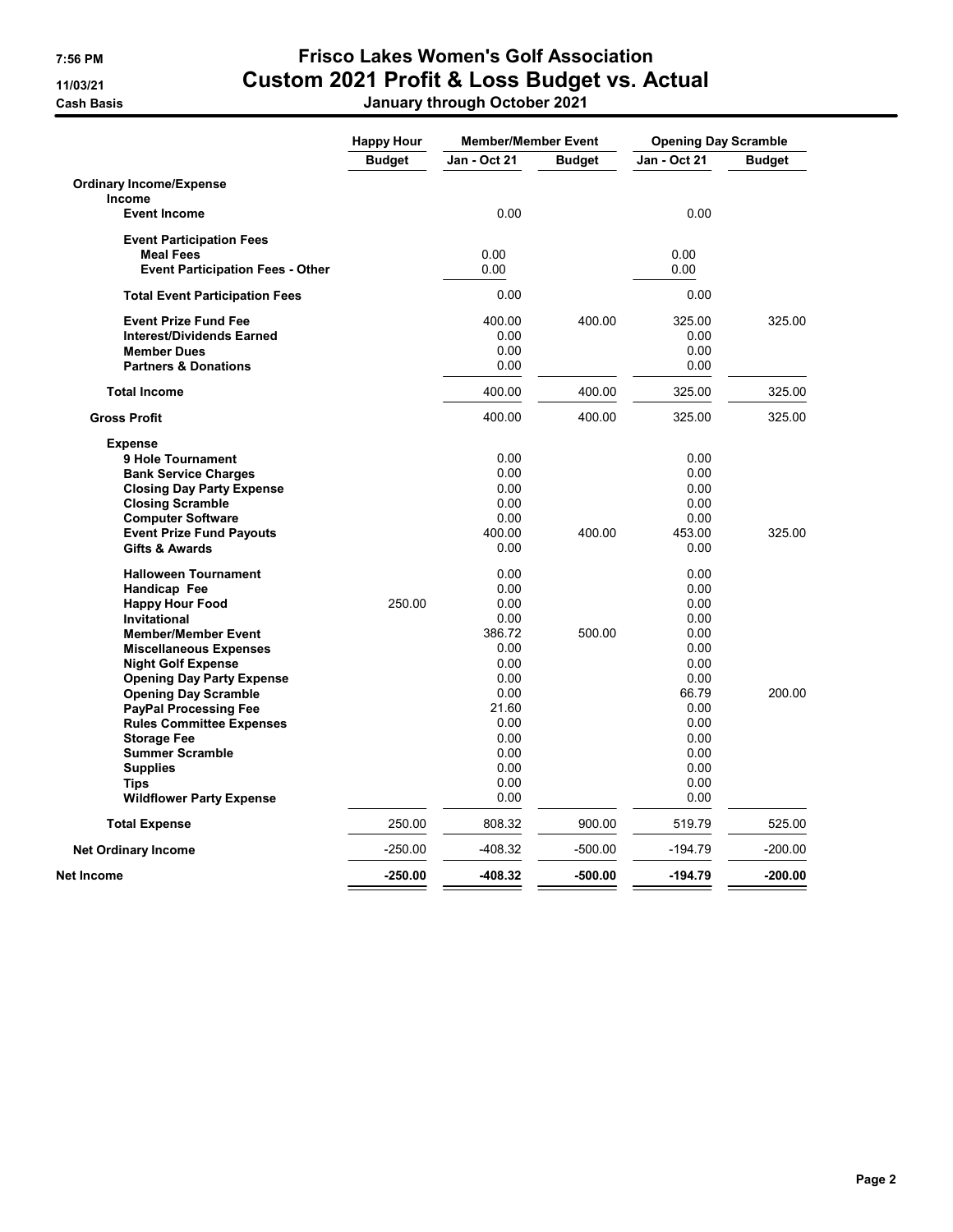## 7:56 PM Frisco Lakes Women's Golf Association 11/03/21 Custom 2021 Profit & Loss Budget vs. Actual Cash Basis January through October 2021

|                                         | <b>Other Events</b> |               | <b>Wildflower Cup Party</b> |               | <b>TOTAL</b> |  |
|-----------------------------------------|---------------------|---------------|-----------------------------|---------------|--------------|--|
|                                         | <b>Jan - Oct 21</b> | <b>Budget</b> | Jan - Oct 21                | <b>Budget</b> | Jan - Oct 21 |  |
| <b>Ordinary Income/Expense</b>          |                     |               |                             |               |              |  |
| Income                                  |                     |               |                             |               |              |  |
| <b>Event Income</b>                     | 128.00              |               | 0.00                        |               | 128.00       |  |
| <b>Event Participation Fees</b>         |                     |               |                             |               |              |  |
| <b>Meal Fees</b>                        | 1,200.00            |               | 0.00                        |               | 1,200.00     |  |
| <b>Event Participation Fees - Other</b> | 3,434.50            | 0.00          | 0.00                        |               | 3,434.50     |  |
| <b>Total Event Participation Fees</b>   | 4,634.50            | 0.00          | 0.00                        |               | 4,634.50     |  |
| <b>Event Prize Fund Fee</b>             | 0.00                |               | 0.00                        |               | 725.00       |  |
| <b>Interest/Dividends Earned</b>        | 0.00                |               | 0.00                        |               | 3.55         |  |
| <b>Member Dues</b>                      | 0.00                |               | 0.00                        |               | 2,200.00     |  |
| <b>Partners &amp; Donations</b>         | 300.00              | 300.00        | 0.00                        |               | 300.00       |  |
| <b>Total Income</b>                     | 5,062.50            | 300.00        | 0.00                        |               | 7,991.05     |  |
| <b>Gross Profit</b>                     | 5,062.50            | 300.00        | 0.00                        |               | 7,991.05     |  |
| <b>Expense</b>                          |                     |               |                             |               |              |  |
| 9 Hole Tournament                       | 4,143.62            | 799.00        | 0.00                        |               | 4,143.62     |  |
| <b>Bank Service Charges</b>             | 0.00                |               | 0.00                        |               | 0.15         |  |
| <b>Closing Day Party Expense</b>        | 0.00                |               | 0.00                        |               | 518.00       |  |
| <b>Closing Scramble</b>                 | 0.00                | 500.00        | 0.00                        |               | 0.00         |  |
| <b>Computer Software</b>                | 0.00                |               | 0.00                        |               | 58.16        |  |
| <b>Event Prize Fund Payouts</b>         | 0.00                |               | 0.00                        |               | 853.00       |  |
| <b>Gifts &amp; Awards</b>               | 0.00                |               | 0.00                        |               | 0.00         |  |
| <b>Halloween Tournament</b>             | 1,714.20            | 500.00        | 0.00                        |               | 1,714.20     |  |
| Handicap Fee                            | 0.00                |               | 0.00                        |               | 928.60       |  |
| <b>Happy Hour Food</b>                  | 0.00                |               | 0.00                        |               | 117.76       |  |
| <b>Invitational</b>                     | 0.00                | 1.00          | 0.00                        |               | 0.00         |  |
| <b>Member/Member Event</b>              | 0.00                |               | 0.00                        |               | 386.72       |  |
| <b>Miscellaneous Expenses</b>           | 0.00                |               | 0.00                        |               | 203.12       |  |
| <b>Night Golf Expense</b>               | 0.00                | 200.00        | 0.00                        |               | 0.00         |  |
| <b>Opening Day Party Expense</b>        | 0.00                | 1,000.00      | 0.00                        |               | 0.00         |  |
| <b>Opening Day Scramble</b>             | 0.00                |               | 0.00                        |               | 66.79        |  |
| <b>PayPal Processing Fee</b>            | 27.37               |               | 0.00                        |               | 67.42        |  |
| <b>Rules Committee Expenses</b>         | 0.00                |               | 0.00                        |               | 0.00         |  |
| <b>Storage Fee</b>                      | 0.00                |               | 0.00                        |               | 671.00       |  |
| <b>Summer Scramble</b>                  | 474.25              | 500.00        | 0.00                        |               | 474.25       |  |
| <b>Supplies</b>                         | 0.00                |               | 0.00                        |               | 60.40        |  |
| <b>Tips</b>                             | 0.00                |               | 0.00                        |               | 0.00         |  |
| <b>Wildflower Party Expense</b>         | 0.00                |               | 195.56                      | 200.00        | 195.56       |  |
| <b>Total Expense</b>                    | 6,359.44            | 3,500.00      | 195.56                      | 200.00        | 10,458.75    |  |
| <b>Net Ordinary Income</b>              | -1,296.94           | $-3,200.00$   | -195.56                     | $-200.00$     | -2,467.70    |  |
| Net Income                              | $-1.296.94$         | $-3,200.00$   | $-195.56$                   | $-200.00$     | $-2.467.70$  |  |